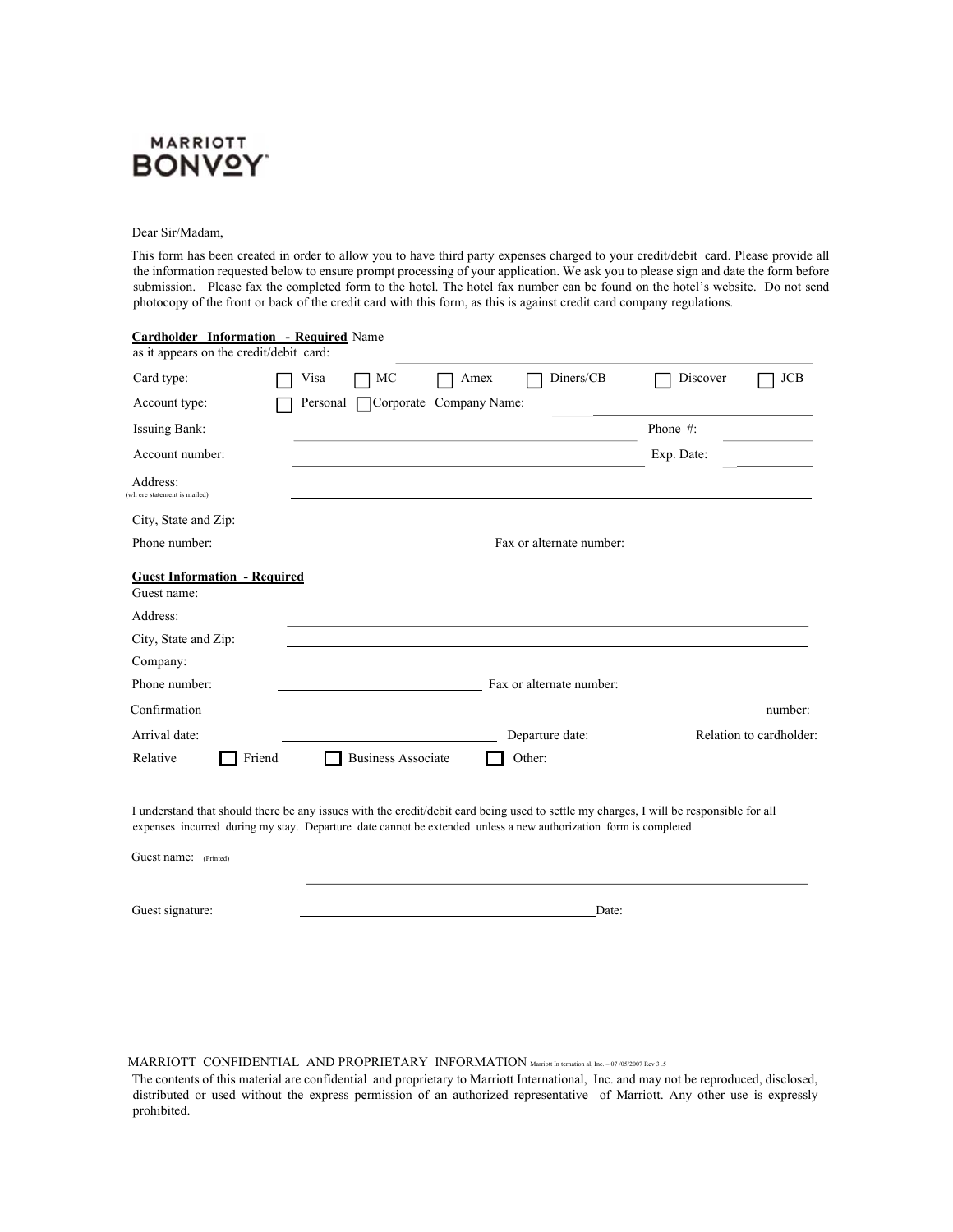## **Rate Information and Approved Charges - Required**

| Room rate:*                                   | $Taxes:$ *                                                                                           |                |                                                                                                                                                                                                                                                                                                                                                                                                                                                                       | Total daily rate:* Number of |
|-----------------------------------------------|------------------------------------------------------------------------------------------------------|----------------|-----------------------------------------------------------------------------------------------------------------------------------------------------------------------------------------------------------------------------------------------------------------------------------------------------------------------------------------------------------------------------------------------------------------------------------------------------------------------|------------------------------|
| nights:                                       |                                                                                                      |                |                                                                                                                                                                                                                                                                                                                                                                                                                                                                       |                              |
|                                               |                                                                                                      |                |                                                                                                                                                                                                                                                                                                                                                                                                                                                                       |                              |
|                                               | *(Rate and tax amount must be provided by a hotel representative in order to complete this form) All |                |                                                                                                                                                                                                                                                                                                                                                                                                                                                                       |                              |
| Room<br>Charges                               | Room & Tax                                                                                           | Telephone (LD) | Telephone (Local)                                                                                                                                                                                                                                                                                                                                                                                                                                                     | Restaurant                   |
| Service                                       | Valet (Laundry)                                                                                      | Parking        | <b>HS</b> Internet Access                                                                                                                                                                                                                                                                                                                                                                                                                                             | Movies                       |
| Other:                                        |                                                                                                      |                |                                                                                                                                                                                                                                                                                                                                                                                                                                                                       |                              |
| signer of the credit/debit card listed above. |                                                                                                      |                | I certify that all information is complete and accurate. I hereby authorize Marriott Hotel to collect payment for all charges as indicated in the Rate<br>Information and Approved Charges section of this form by processing a charge to the credit/debit card listed above. Charges must not exceed for<br>the entire stay/event. I understand that a new form will have to be completed if guest wishes to extend his/her stay. I certify that I am the authorized |                              |

| Cardholder name: $(p_{\text{rinted}})$ |  |  |
|----------------------------------------|--|--|
|                                        |  |  |

Cardholder signature:

**Date:** <u>Date:</u>